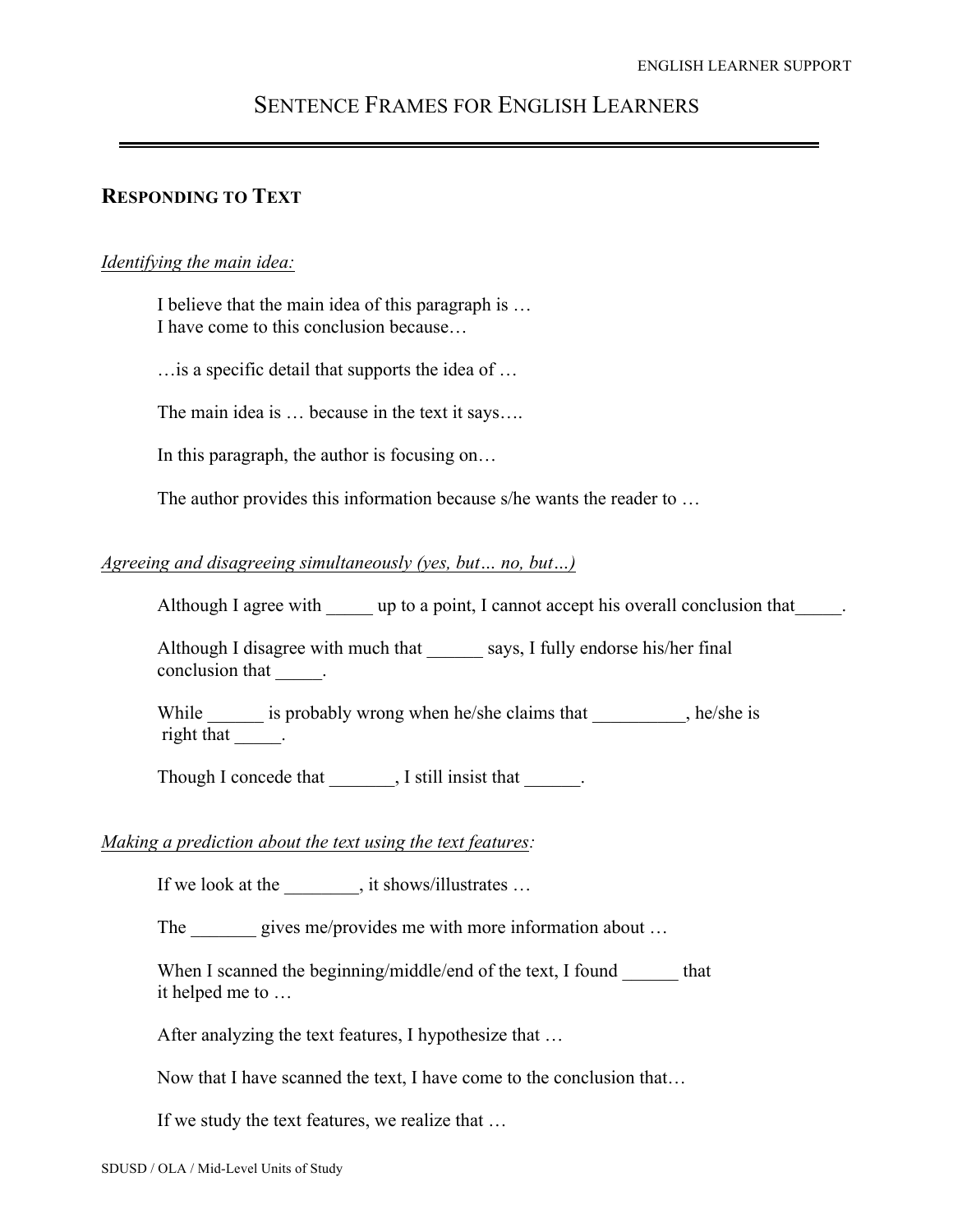### *Identifying an implied or assumed idea:*

Although none of them have ever said so directly, \_\_\_\_\_\_\_\_\_ have often given me the impression that\_\_\_\_\_\_\_\_\_\_.

One implication of \_\_\_\_\_\_\_\_\_\_\_\_\_\_\_\_\_\_\_\_\_\_\_\_\_\_\_\_\_\_\_\_\_.

Although does not say so directly, he/she apparently assumes that

## *Reflecting on what has been learned:*

I now understand how to…

I was surprised by …

I am beginning to wonder why…

I would like to know more about…

I can see the connections between…

I would like some help with…

I'm becoming more confident about…

## **COLLABORATIVE DISCUSSIONS**

#### *Expressing an Opinion*

I think/believe that… It seems to me that… In my opinion…

## *Predicting*

I guess/predict/imagine that… Based on…, I infer that… I hypothesize that…

#### *Asking for Clarification*

What do you mean? Will you explain that again? I have a question about that.

#### *Soliciting a Response*

What do you think? We haven't heard from you yet. Do you agree? What answer did you get?

#### *Acknowledging Ideas*

My idea is similar to/related to  $\qquad$  's idea. I agree with that… My idea builds upon 's idea.